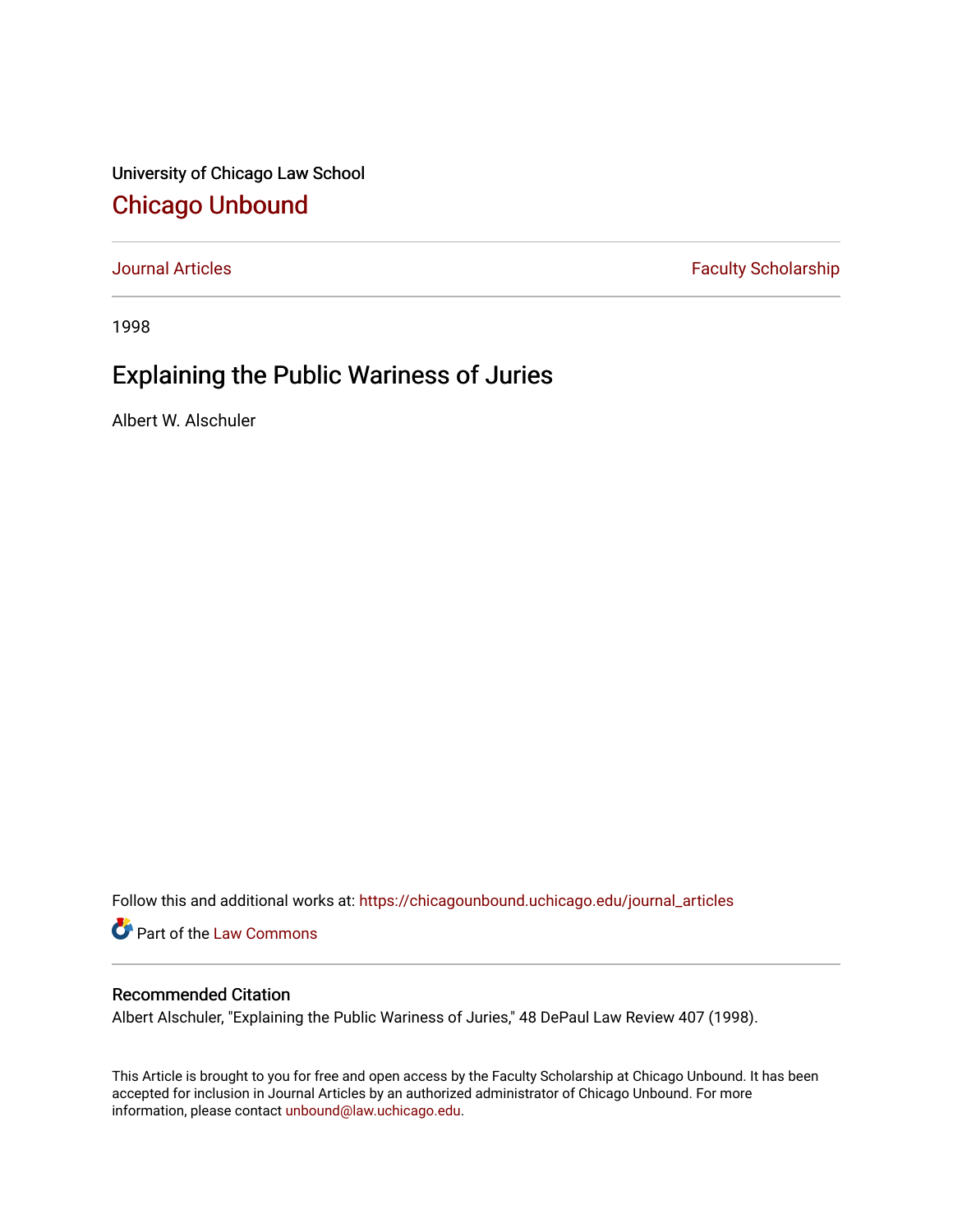# **EXPLAINING THE PUBLIC WARINESS OF JURIES**

## *Albert W. Alschuler\**

Michael Saks declares, "Negative public opinion about the jury is paradoxical, because those condemning juries in opinion surveys are sampled from essentially the same population from which juries are drawn. How can the public's judgments in the latter role be so wrong, and their judgments in the former role be so right?"<sup>1</sup>

A similar paradox infects Saks's paper, for this paper depicts the public as ignoramuses when they offer views about extraterrestrials and jurors to pollsters, and as sages once they enter the jury box. Of course the roles of the public as survey respondents and as jurors are different, and hearing the evidence at trial may transform the people whose opinions Saks discredits, the people he would entrust with the decision whether to bankrupt Texaco.

Saks lands nicely between the horns of his dilemma. I agree with his conclusions that the public is ill-informed about the civil justice system and that opinion polls provide a weak foundation for reshaping the role of the jury. Nevertheless, there are at least six reasons for believing that the polls merit more credit than Saks gives them.

I.

First, the Supreme Court has said repeatedly over the course of more than fifty years, "[T]he proper functioning of the jury system, and, indeed, our democracy itself, requires that the jury be a 'body truly representative of the community.' $v^2$  We like to think of the jury as the chorus in a Greek drama-a body chosen from the community to render the community's judgment. Because this body represents all of us, its pronouncements should command our respect. When mem-

<sup>\*</sup> Wilson-Dickinson Professor, University of Chicago Law School. I am grateful for the research support of the Russell Baker Scholar's Fund at the University of Chicago Law School.

<sup>1.</sup> Michael J. Saks, *Public Opinion About the Civil Jury: Can Reality Be Found in the Illusions?*, 48 DEPAUL L. REV. 221, 240 (1999).

<sup>2.</sup> Glasser v. United States, 315 U.S. 60, 86 (1942) (quoting Smith v. Texas, 311 U.S. 128, 130 (1940)); *see* J.E.B. v. T.B., 114 **S.** Ct. 1419, 1424 (1994); Ballew v. Georgia, 435 U.S. 223, 237 (1978); Carter v. Jury Comm'n, 396 U.S. 320, 330 (1970).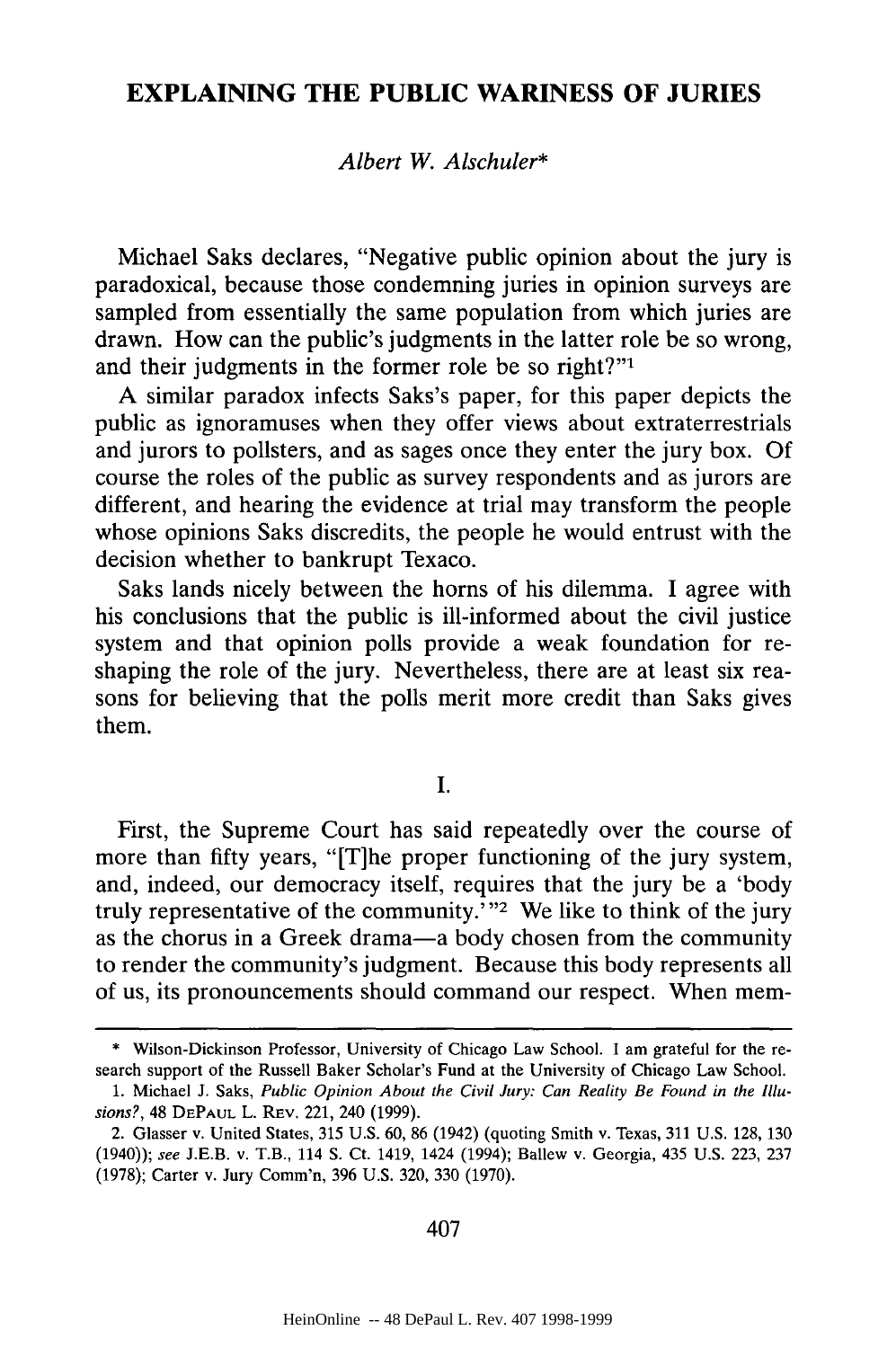bers of the public say, "Those bozos don't represent us," the jury falls short of what we hope it can accomplish.<sup>3</sup>

#### II.

Second, public criticism of the jury's performance is not truly paradoxical. Saks suggests that members of the public may fail to see the jury as themselves. The people who talk to pollsters may believe that they are, like the children of Lake Woebegone, all above average. But as Saks appears to acknowledge, the public who serve as jurors are less educated than the norm,<sup>4</sup> and our skewing of the jury toward the less-informed segment of the population is most evident in the highprofile trials that most shape public impressions of the jury.5 Many survey respondents may have little reason to see the jury as themselves. <sup>6</sup>

Moreover, public criticism of juries need not imply that the public fails to recognize jurors as themselves or that "chutzpah" leads them to believe that they could do better. Just as most members of the public probably doubt that they would be capable ballet dancers or capable Supreme Court justices,7 they may doubt that they are the

*4. See* Douglas G. Smith, *Structural and Functional Aspects of the Jury: Comparative Analysis and Proposals for Reform,* 28 **ALA.** L. REV. 441, 505 (1997).

*5. See* Albert W. Alschuler, *Our Faltering Jury,* **PUB. INTEREST,** Winter 1996, at 28, 32-33.

6. Saks doubts that the public knows much about who serves on juries. Saks, *supra* note 1, at 224. The public need not know the formal qualifications of jurors, however, to sense that their verdicts are sometimes odd and that the jurors themselves are sometimes odd in their postverdict television appearances.

Saks also contends that "as the one-day one-trial system of jury selection spreads across the country, any discrepancy between the eligible community and those serving as jurors shrinks." *Id.* at 224-25. I would be surprised, however, if the shrinkage were great. Especially when the "one trial" for which veniremen are eligible is likely to be lengthy, the most educated prospective jurors may be the ones most anxious to escape. Judges may accommodate them. Moreover, the most informed jurors are the ones most likely to have received disqualifying information through the media. Finally, one party or both may eliminate the most knowledgeable jurors through peremptory challenges. **Cf.** Letter from Oliver Wendell Holmes to Lady Pollock, Apr. 11, 1897, *in* 1 HOLMES-POLLOCK LETTrERS 74 (Mark DeWolfe Howe ed., 1941) ("The man who wants a jury has a bad case **.... ).**

7. Senator Roman Hruska's defense of Supreme Court nominee G. Harold Carswell was not Hruska's finest hour: "[T]here are a lot of mediocre judges and people and lawyers. They are entitled to a little representation, aren't they, and a little chance?" HERMAN SCHWARTZ, PACK-**ING** THE COURTS 48 (1988) (quoting Sen. Roman Hruska).

<sup>3.</sup> Saks suggests that opinion polls are most useful when opinion itself is what interests us for example, when we want to know whether consumers are confused by a product's brand name. Saks, supra note 1, at 221-22. Saks apparently discounts opinion polls concerning the jury on the ground that our concern is the reality of the jury's performance rather than how the public perceives it. Because one commonly stated objective of the jury is reassuring the public that the courts do justice, however, public opinion is important in itself. Negative opinion concerning the jury may establish a jury failing even when this opinion is ill-informed.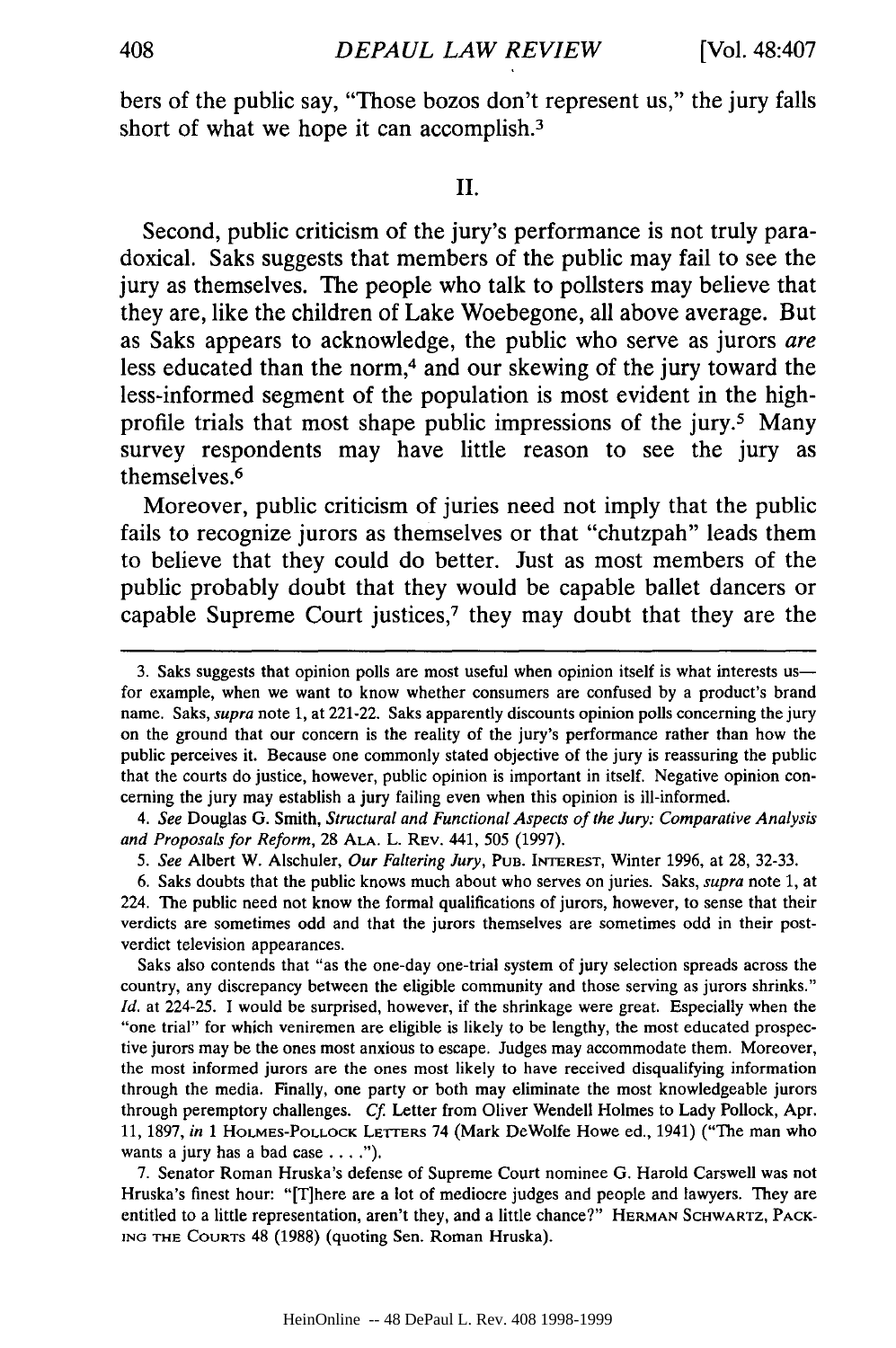appropriate judges of some issues now entrusted to juries. After giving their verdicts in complex cases, jurors themselves sometimes note that they were not well equipped for the tasks assigned to them. These jurors have emerged from their courtroom experience confused, shell-shocked, and angry. <sup>8</sup>

Even in less challenging cases, members of the public may sense that they would confront a problem of first-order and second-order preferences as jurors-the sort of problem that confronts an addict who craves heroin but regrets craving it.<sup>9</sup> If they confronted a plaintiff whose suffering and whose needs were great and a defendant whose pockets were deep, they might be tempted to overlook minor defects in the plaintiff's case or to award excessive damages. Affected by the pulls and emotions of a trial, these members of the public might care less than they think they should about the effect of their awards on taxes, budget deficits, insurance rates, and America's position in the global economy. Although circumstances other than the depth of the defendants' pockets may account for this phenomenon,<sup>10</sup> jury awards appear to be influenced greatly by whether the defendant is an individual, a government agency, or a corporation.<sup>11</sup> Awards also appear to be influenced by the extent of the jurors' identification with the plaintiff even when this identification rests partly on the plaintiff's  $r = r$ 

## III.

Third, public criticism of jury verdicts need not imply a negative view of *jurors.* As Saks observes, one does not find in the polls any

**11.** *See* AUDREY **CHIN** *&* MARK **A. PETERSON, DEEP** POCKETS, EMPTY POCKETS: WHO **WINS IN** COOK COUNTY **JURY** TRIALS at viii-ix, 37-41 (RAND Inst. for Civil Justice, 1985); Randall R. Bovbjerg et al., *Juries and Justice: Are Malpractice and Other Personal Injuries Created Equal?,* **LAW** & **CONTEMP.** PROBS., Winter 1991, at 5; James K. Hammitt et al., *Tort Standards and Jury Decisions,* 14 J. **LEGAL STUD.** 751 (1985). *But see* Vidmar, *supra* note 10.

12. *See CHIN* & **PETERSON,** *supra* note 11, at 43 tbl.4.5.

*<sup>8.</sup> See, e.g.,* **STEVEN** ADLER, THE **JURY:** TRIAL **AND** ERROR **IN THE AMERICAN** COURTROOM 116-44 (1994).

<sup>9.</sup> Or that led Ulysses to order his sailors to bind him to the mast whenever the band played the Paul Simon hit, "The Sounds of Sirens." (Sorry about that.) For an examination of the significance of first-order and second-order preferences, see Cass R. Sunstein, *Legal Interference With Private Preferences,* 53 **U.** CHI. L. REV. 1128 (1986).

**<sup>10.</sup>** *See* Valerie P. Hans, *The Illusions and Realities of Jurors' Treatment of Corporate Defendants,* 48 **DEPAUL** L. REV. 327, 328 (1999) (suggesting that jurors do not consider the wealth of defendants but do hold organizations to higher standards of responsibility than individuals); Neil Vidmar, *Empirical Evidence on the Deep Pockets Hypothesis: Jury Awards for Pain and Suffering in Medical Malpractice Cases,* 43 **DUKE** L.J. 217 (1993).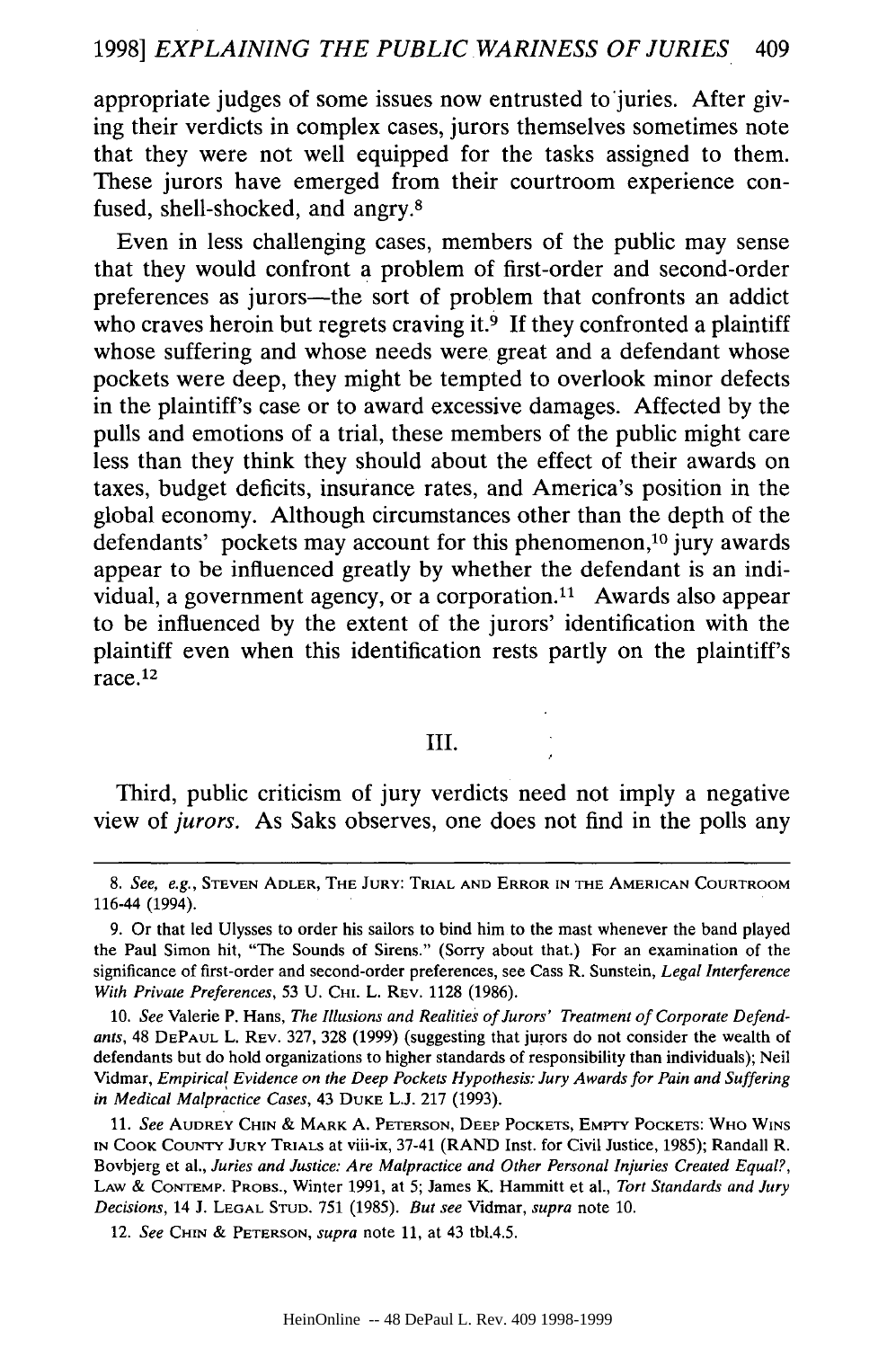significant support for scrapping the civil jury.<sup>13</sup> The public probably attributes flawed verdicts less to the failings of jurors themselves than to lawyers' adversarial game-playing, the frequent truth-distortion worked by evidentiary rules, the passive role assigned to jurors at trial, the strange combination of silence and gobbledygook given jurors in instructions, and the undue refinement of our courtroom procedures, especially our jury selection procedures.

The same reasons that prompt Saks to question opinion polls may lead others to question jury verdicts. As Saks emphasizes, one reason for discounting the polls is the manipulation of public opinion through the electoral process. Public officials, who can no longer count on the backing of stable coalitions, no longer attempt to lead or to educate. Their goal is short-term approval, and they seek issues that promise immediate payoffs and that already have strong public support. These politicians please whom they must to obtain the money to purchase television time; they hire experts to tell them how to push our hot buttons; then they push them.14 As Saks notes, similar competitive pressures lead the media to emphasize the immediate and engaging rather than the informative and educational.<sup>15</sup>

Money does not just talk in the political process; it screams. And money is increasingly influential in the courtroom as well. Trial lawyers now attempt to program and maneuver jurors in the same sorts of ways that candidates for public office seek to maneuver voters. When clients have enough money, these lawyers hire consultants to survey community attitudes and to determine which demographic characteristics indicate favorable jurors. They draft pages of complex, multiplepart questions probing attitudes, histories, beliefs, memberships, driving records, criminal records, reading habits, viewing habits, and more, and judges order prospective jurors to answer these privacyinvading questions upon penalty of perjury.

The courts then give the lawyers an opportunity that the politicians must envy. In the most engaging lawyers' contest of all—one in which every lawyer considers herself a world-class player—each side tries to stack the tribunal in her favor. A familiar wisecrack is that in England the trial begins when the jury is selected;<sup>16</sup> in America, that is when the trial is over. Because the trial is not truly over, however, lawyers

<sup>13.</sup> Saks, supra note 1, at 241. Stephen Adler comments, "We love the idea of the jury but hate the way it works." ADLER, supra note 8, at xiii.

<sup>14.</sup> Political scientists say that we live in the time of the "plebiscite Presidency." See THEO-DORE J. Lowi, THE **PERSONAL PRESIDENT:** POWER **INVESTED,** PROMISE **UNFULFILLED** 97 (1985).

<sup>15.</sup> Saks, supra note 1, at 232.

<sup>16.</sup> The criminal trial, that is. England has virtually abolished the civil jury.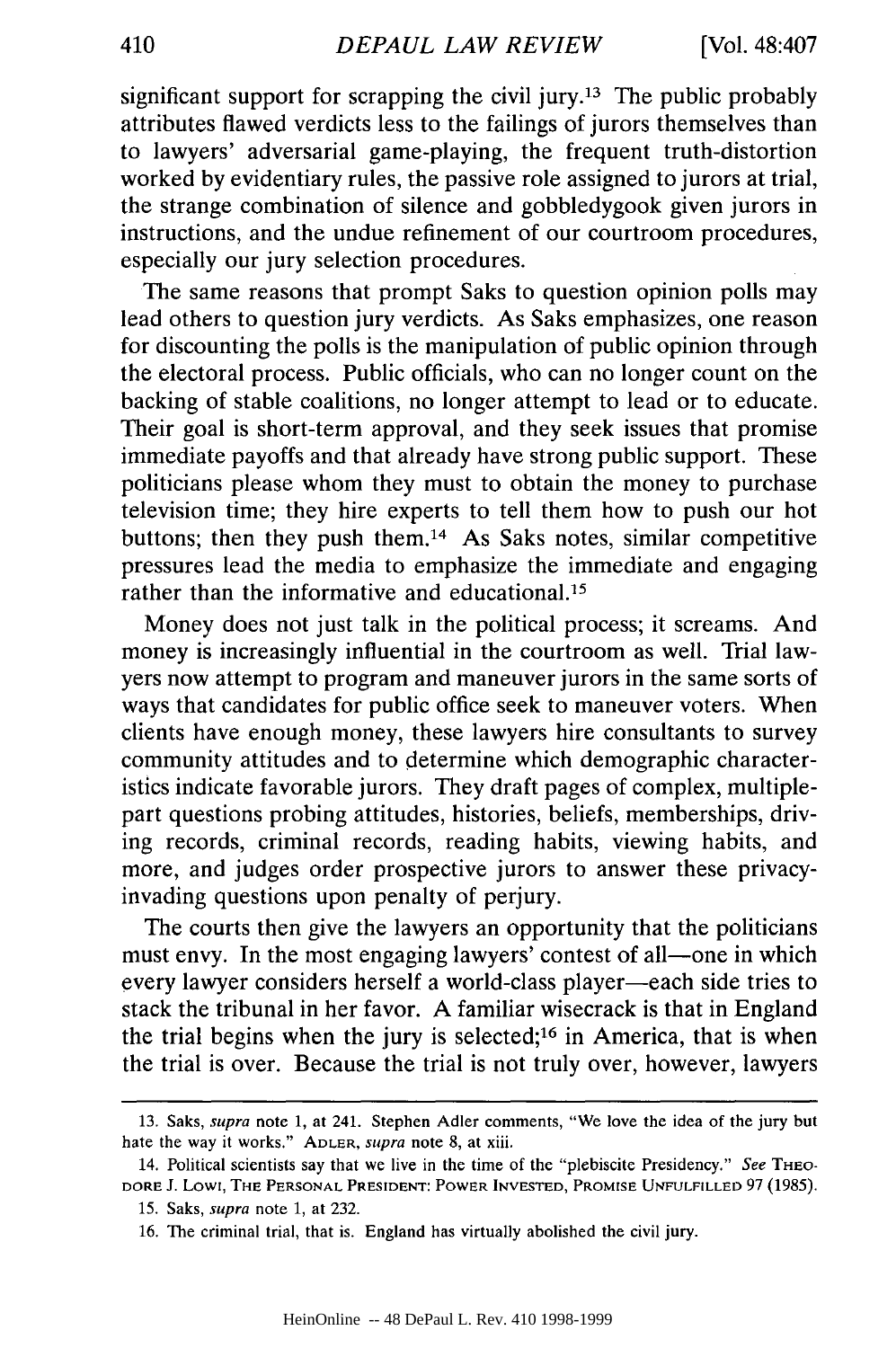sometimes hire shadow juries to observe the proceedings and debrief the lawyers at the end of each court day.

The founder of America's largest jury consulting firm tells lawyers not to attempt to change jurors' opinions with evidence and argument but instead to "'anticipate which of the jurors' basic beliefs are consistent with, and which conflict with, various views of the case. The lawyer should adopt a view . . . linked to the jurors' attitudes **. . .** consistent with what the jurors already believe.'"<sup>17</sup> Other consultants suggest that "logic plays a minimal role" in advocacy and that a lawyer's goal must be to find the jurors' "'psychological anchors.'"18 This process is unlikely to inspire confidence. We sense that things are slipping from our grasp and that well-funded experts truly can push our buttons. Our democratic institutions are foundering, and the jury is among them.

IV.

Fourth, the public has especially good reason for mistrusting damage awards. Saks notes that the determination of damages attracts more public criticism than any other jury task. He writes:

Survey respondents think jurors would benefit from more guidance from judges. But respondents must be assuming that there is more guidance to be given (and in believing that reveal further ignorance about the law's goals and methods).

What might happen if respondents learned that the reason lay jurors were asked to determine the amount to be awarded for general damages was that the law recognizes the absence of markets for such losses; that consequently there was an absence of any "objective" guidance on the value to be placed on such losses; and that the only substitute for the values that would be provided by such a market that anyone could think of was the community's estimate of the value of such losses? A sample of the community—the jury—is in a better position than any other decision-maker to say what these losses were worth.<sup>19</sup>

Despite the absence of a market for criminal punishment, we have managed to construct sentencing guidelines for judges. 20 Judges need these guidelines less than jurors need damages guidelines, for jurors

**<sup>17.</sup> JEFFREY ABRAMSON,** WE **THE JURY:** THE **JURY** SYSTEM **AND THE IDEAL** OF DEMOCRACY 153-54 (1994) (quoting Donald Vinson).

<sup>18.</sup> *Id.* at 153; see George Fisher, *Review Essay: The 0. J. Simpson Corpus,* 49 **STAN.** L. REV. 971, 993 (1997) ("As a medium, jury trials are hostle to subtlety. Young lawyers are taught to wrap their cases around a theme and to drop nonconforming facts or contort them to make them fit.").

<sup>19.</sup> Saks, *supra* note 1, at 228-29.

<sup>20.</sup> In the discussion that follows, I set aside the claim of economists that market measures might in fact aid the assessment of damages for pain and suffering. *See, e.g.,* Mark Geistfeld,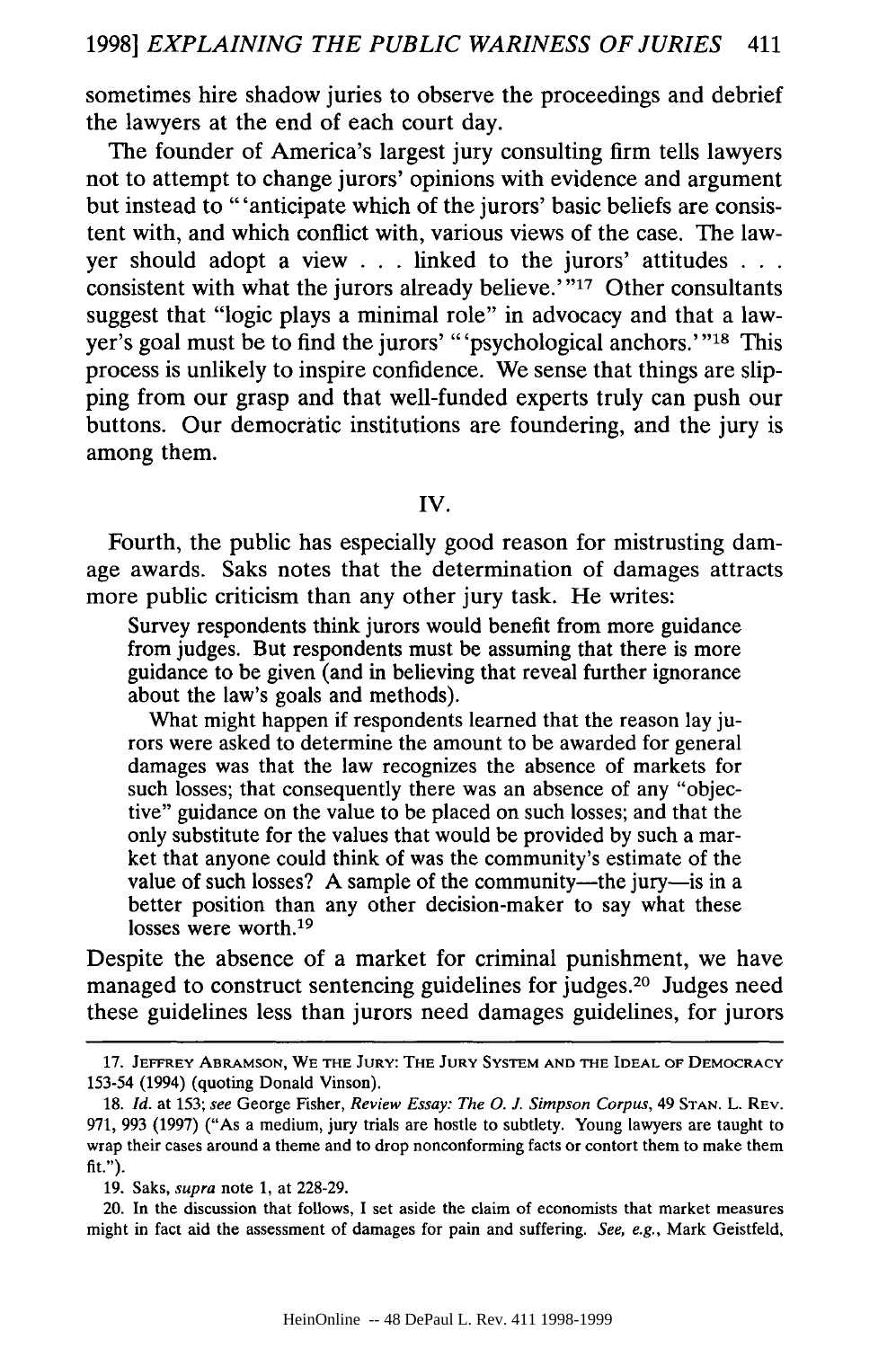know nothing about past cases. They also lack the judges' ability to attend conferences and to consult experienced colleagues.

Constructing damages guidelines would in fact be easier than constructing sentencing guidelines. Tort damages serve one clear, primary purpose, while criminal punishment serves many conflicting purposes and may depend upon an assessment of innumerable circumstances including the offender's character. Damages, moreover, consist simply of money. Unlike a sentencing commission, a "damages commission" would not be required to draw lines among various types of sanctions-fines, probation, community service, home detention, boot camp, and prison. In England, the judiciary has developed reasonably precise standards for damage awards,<sup>21</sup> and if a "damages commission" based its guidelines on past jury verdicts, these guidelines could reduce capriciousness while still reflecting community sentiment.<sup>22</sup>

Jurors themselves sometimes resent their conscription as croupiers in a damages casino. After awarding \$8.5 million in a personal injury case, one juror complained, "It was ridiculous to determine damages without any guidelines. We did muddle through it, but we had no clue."<sup>23</sup> I respect jurors and believe that this one was right. On this issue, the public is right too.<sup>24</sup>

### V.

Fifth, the public, although ill-informed on many issues, is not quite as ignorant as Saks maintains. Saks attributes opinion poll results to a "campaign against the civil jury" waged by insurance companies and other profit-seeking business interests. He declares, "The problem is that no effective countervailing information source exists **....** *"25*

*Placing a Price on Pain and Suffering: A Method for Helping Juries Determine Tort Damages for Nonmonetary Injuries,* 83 **CALIF.** L. REV. 773, 791-92 (1995).

<sup>21.</sup> *See* Albert W. Alschuler, *Mediation With a Mugger: The Shortage of Adjudicative Services and the Need for a Two-Tier Trial System in Civil Cases,* 99 HARV. L. REV. 1808, 1827 n.80 (1986).

<sup>22.</sup> In Anglo-Saxon England, a system of "bots" specified the compensation owed for various injuries, *see* HENRY **ADAMS ET AL.,** ESSAYS **IN ANGLO-SAXON** LAW 271-73, 278-79 (London, MacMillan 1876), and workers' compensation schemes provide schedules for financial awards today. Damages guidelines might be administered in a substantially more flexible manner than these precursors, for jurors could be instructed to depart from the guidelines when the guidelines did not seem appropriate in the circumstances of particular cases.

<sup>23.</sup> ADLER, *supra* note 8, at 175.

<sup>24.</sup> For a fuller argument in favor of damages guidelines, see Edward J. McCaffrey et al., *Framing the Jury: Cognitive Perspectives on Pain and Suffering,* 81 VA. L. REV. 1341 (1995).

<sup>25.</sup> Saks, *supra* note **1,** at 234.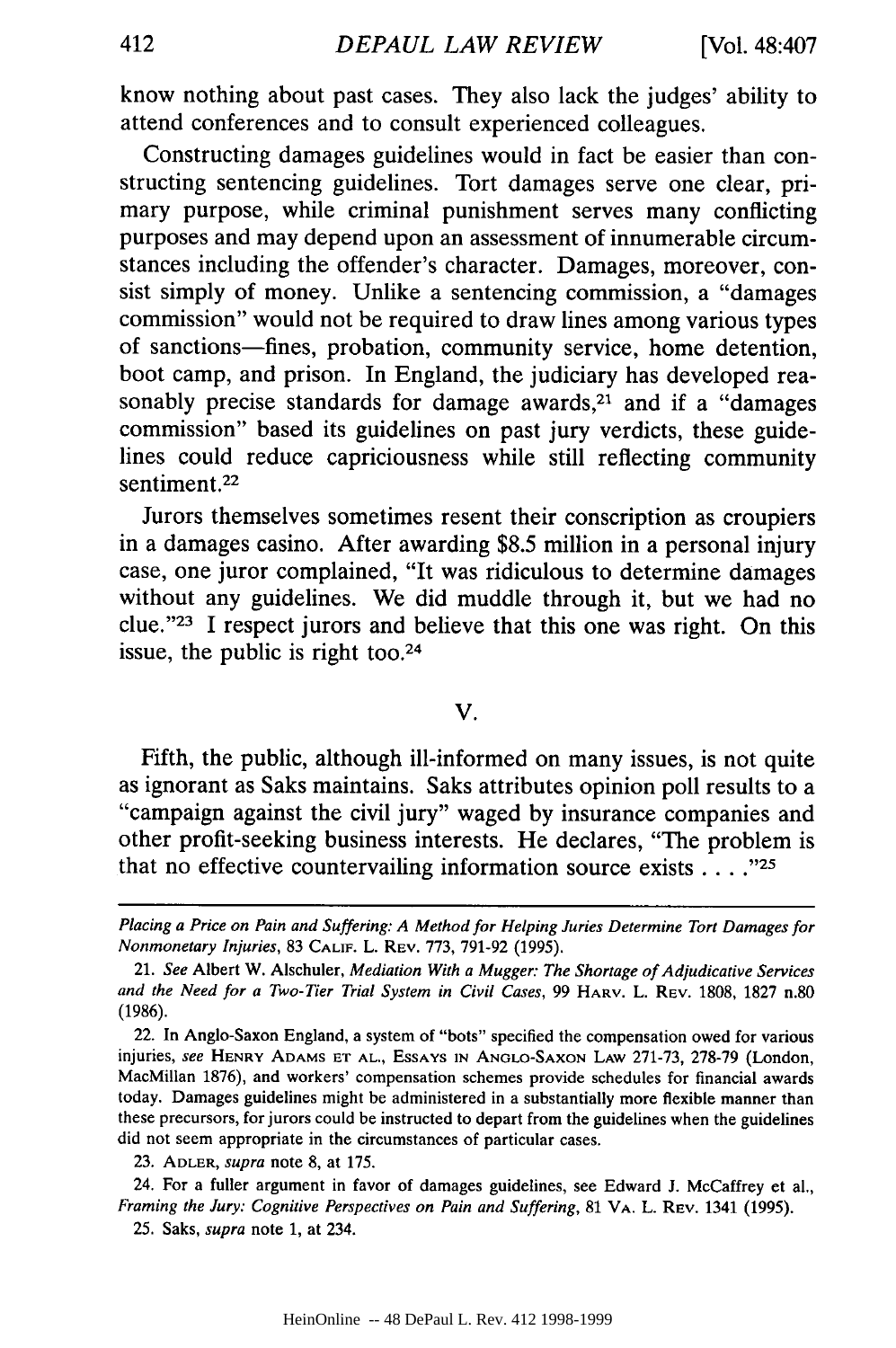I would like to introduce Saks to Robert Clifford and other members of the personal-injury plaintiffs' bar. I hope someday he will meet Ralph Nader. Opponents of the "campaign against the civil jury" are not voiceless in America, the principal remaining bastion of the civil jury, and I see no danger that the civil jury is about to disappear.

Moreover, the public probably does not obtain its impressions of juries primarily from the pronouncements of partisans in the tort reform debate. It probably reacts more to the verdicts in the trials it has followed. These publicized trials are almost all criminal, but people are unlikely to assume that the jury's performance in civil cases is very different.

Some highly publicized verdicts allow the public to do what all of us want to do-cheer the jury. One thinks of Timothy McVeigh, O. J. Simpson II (the civil trial), Rodney King II (the federal court trial), and Eric and Lyle Menendez II (the retrial).<sup>26</sup> Frequently, however, jury verdicts are less reassuring. One thinks of **0.** J. Simpson I (the criminal trial), Rodney King I (the state court trial), Eric and Lyle Menendez I (the mistrial), $27$  Louise Woodward (the murder verdict), Terry Nichols (the manslaughter verdict), and Marion Berry (the misdemeanor verdict). One also thinks of Oliver North, Damian Williams, Jack Kevorkian,<sup>28</sup> Lorena Bobbitt, John Bobbitt, El-Sayyid Nosair (the man acquitted of killing Meir Kahane in a verdict that the presiding judge called "against the overwhelming weight of the evidence and devoid of sense and logic"), 29 and Lemrick Nelson, Jr. (acquitted of killing Yankel Rosenbaum although Rosenbaum had, before dying, identified Nelson as his murderer and although the murder weapon had been found in Nelson's possession).<sup>30</sup>

In the cases of Nosair and Nelson, the juries' verdicts brought thousands of protesters to the streets.31 Unlike most protesters, these marchers had no agenda for change; they simply mourned the denial of justice. Within the past decade, several other American jury verdicts also have sparked public protests, and nothing like these protests

<sup>26.</sup> Note the Roman numerals. Our justice system often is able to get things right the second time around.

<sup>27.</sup> Although this trial did not end in a verdict, some members of the two hung juries were ridiculed for accepting the defendants' abuse excuse.

<sup>28.</sup> You may put as many Roman numerals after this case-name as you like. I am not sure, however, that most of the public was troubled by the jury nullification that occurred in these prosecutions.

<sup>29.</sup> *See* **GEORGE** FLETCHER, WITH **JUSTICE** FOR SOME 85 (1995).

<sup>30.</sup> *See id.* at 86, 102.

<sup>31.</sup> *See id.* at 85, 103.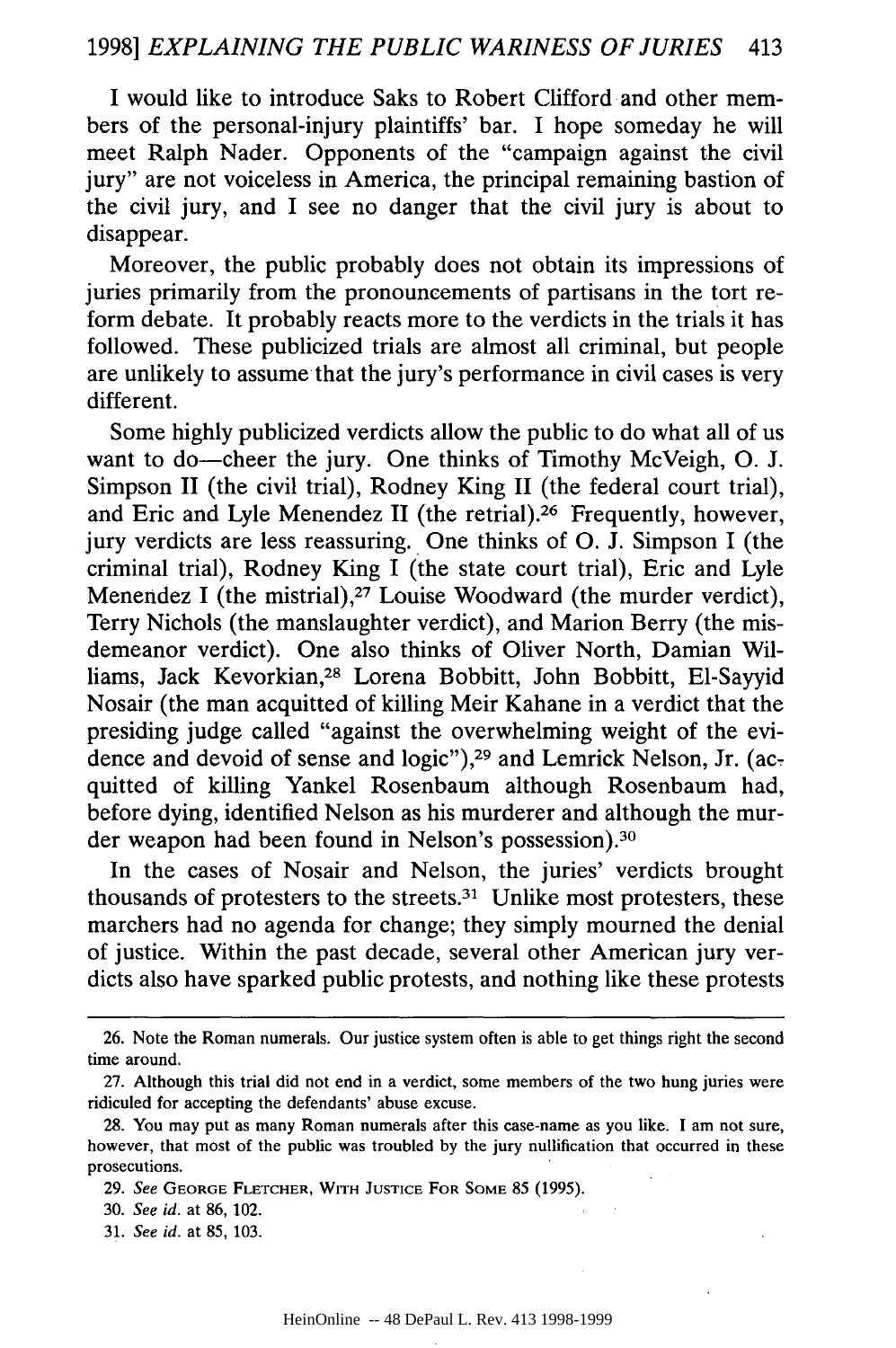has occurred anywhere else in the world.<sup>32</sup> No other justice system at least none in any democratic nation-generates the same outrage that ours does. On a number of occasions, moreover, the protests have been violent. The initial Rodney King verdict led to the worst race riot in American history-two days of civil disorder that claimed fifty-eight lives and cost nearly one billion dollars in property damage.<sup>33</sup> The American jury system is distinctive in its ability to enrage people. <sup>34</sup>

When a jury verdict differs from our predilections, it is comforting to say, "The jury heard much more of the evidence than we did. We must have been wrong." This response has become increasingly difficult, however, in the age of Court TV and closely watched trials. Mayor Tom Bradley of Los Angeles voiced the sentiments of many when, following the Rodney King verdict, he said of the videotape evidence in that case, "We saw what we saw. What we saw was a crime."<sup>35</sup> The public today seems better informed about jury performance than it was a few decades ago, and respect for the jury appears to be declining.

VI.

Sixth (my final point), the public may evaluate the jury on a more sensible basis than many social scientists. I know the likely response of many social scientists to what I just said. I have heard this response before: "Tut, tut, good grief, and my heavens, man—those media cases are not *typical."* Social scientists then may report that the typical jury verdict in a criminal case does not acquit an obviously guilty defendant, that the typical verdict does not depart from what the judge who presided at the trial would have done, that the typical determination of civil liability does not reflect pro-plaintiff sympathy, and that from a sound economic perspective the typical jury-determined award of damages does not overcompensate. That is all the social scientists need to know.

Empiricists are mostly in the business of assessing the central tendency-means, medians, modes, and typical cases. The information they develop is useful and sometimes important. Too often, however, the empiricists assume it is the only information that matters. I once

33. *See* Neal R. Peirce, *Look Homeward, City of Angels,* 24 **NAT'L** L.J. 1250 (1992); Seth Mydans, *Prosecutor Seeks Retrial of Officer in King Beating,* N.Y. **TIMES,** May 14, 1992, at A20.

<sup>32.</sup> More accurately, these protests have occurred only after the conclusion of American trials. Thousands of Jews in Israel took to the streets following the Nosair acquittal. *Id.* at 103.

<sup>34.</sup> In large part, this paragraph repeats a central thesis of FLETCHER, supra note 29.

<sup>35.</sup> Bill Boyarsky, *Ashes of a Mayor's Dream,* L.A. TIMES, May 1, 1992, at B2.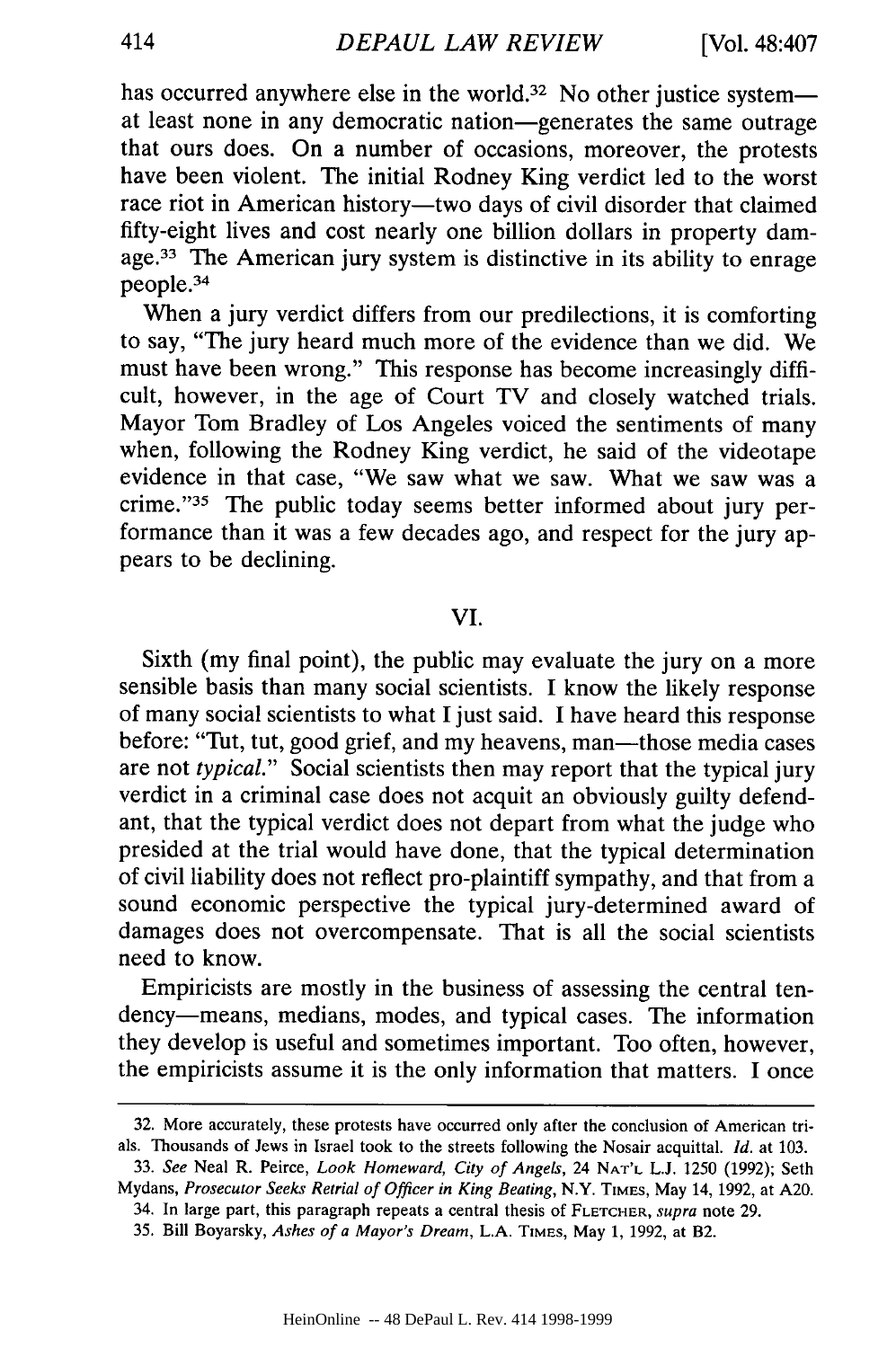heard a respected academic refer to even the deaths that followed the Rodney King verdict as "merely anecdotal evidence." Without pausing to consider when measures of the central tendency are useful and when they are not, social scientists adopt a mode of thought that I have called "the bottom-line, collectivist, statistical, empirical mentality."36

Like typical cases, atypical cases have serious consequences. One verdict may prompt rioting in Miami, and another may lead to a company's bankruptcy or to the discontinuance of a possibly beneficial product. Peter Huber uses the Bendectin cases as an illustration.<sup>37</sup> He maintains that Bendectin, an anti-nausea drug used during pregnancy, does not cause birth defects. Whether he is correct or not I cannot say, but most of the juries that have considered the issue have agreed with him. They have returned verdicts for the defendant again and again.

Huber has no quarrel with the "typical" verdict in Bendectin cases or with the performance of the overwhelming majority of jurors. A few outlying verdicts against Bendectin's manufacturer, however-in one case for \$95 million-have made the average Bendectin award \$100,000. Huber writes, "Whichever side you believe on the toxicity of Bendectin, a median jury verdict of \$0, a mean of \$100,000, and a high verdict of \$95 million cannot be just."38

Apart from the fact that atypical cases have serious consequences, evaluating institutions like the jury at the mid-point rather than the margin is misguided. I propose an experiment. Make me Czar of the American justice system and empower me to determine, among other things, all civil damage awards. Allow me to make these awards without regard to any rules of evidence, any rules of procedure, or any substantive law, and subject my rulings to no review. Then, after a year or so, conduct an empirical study.

I am a decent person, and I will try hard. Economists may discover that my typical award does not overcompensate plaintiffs. Other social scientists may conclude that this award does not differ significantly from those of the jurors who preceded me.

Accordingly, once the public gets beyond misleading media propaganda and understands the hard empirical facts, it is likely to abandon its reservations about Czar-administered justice. Indeed, because I

<sup>36.</sup> *See* Albert W. Alschuler, *"Close Enough for Government Work": The* Exclusionary Rule *After* Leon, 1984 **S.** CT. REV. 309, 346.

<sup>37.</sup> Peter Huber, Junk Science and the Jury, 1990 U. CHI. LEGAL F. 273. 38. *Id.* at 285.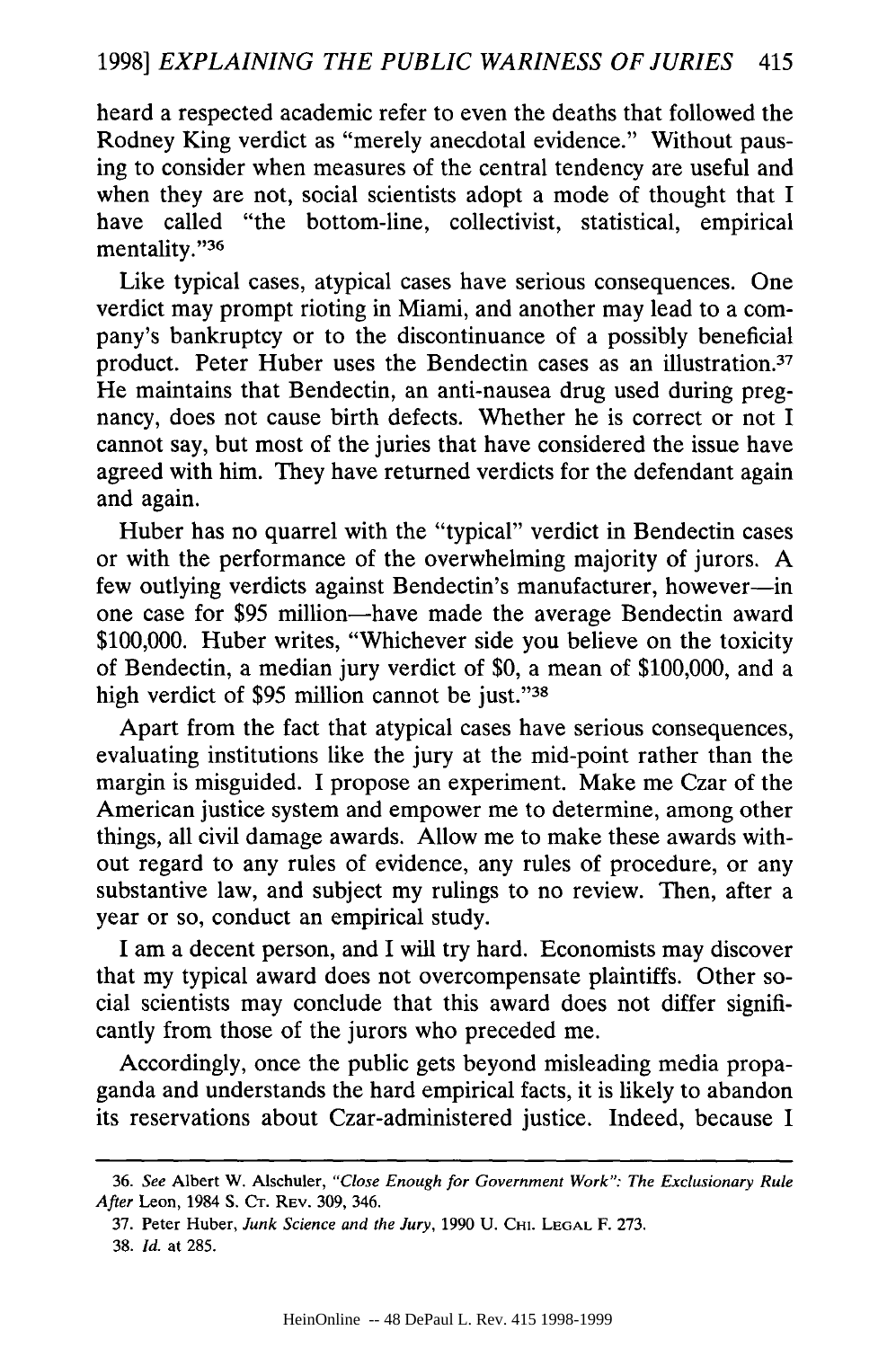will provide the same bottom-line statistics as juries at a fraction of the cost, rational policy analysts ought to crown me Czar for life.

I am concerned, however, that social scientists may study the Iraqi justice system too. They may discover in Baghdad that the typical Iraqi tribunal does not treat the typical fender-bender differently from the typical American tribunal. Upon learning of these research findings, the public may be tempted to substitute Iraqi justice for mine and the jury's. Yet an empirical finding that America and Iraq reach similar results in typical cases would be mostly beside the point. Even if every justice system resolved its typical cases perfectly, all justice systems would not be just the same. Aggregating data and examining the central tendency can be useful, but this methodology can hide more than it reveals. Most legal procedures exist because we care about atypical cases.

Evaluating an institution like the jury at the margin is difficult; there is no scientific formula for doing it. Every enterprise conducted by human beings fails on occasion and may generate some troubling stories. Condemning an institution like the jury simply on the basis of a few horror stories would be as foolish as shunting all horror stories aside on the ground they are atypical. One must ask again and again a question that Saks emphasizes: Compared to what? When an institution seems to do poorly, would either a mildly or a radically reformed institution be likely to do better? What costs and risks would the alternatives pose?

Mixed questions of empirical and normative judgment are not amenable to precise answers. In evaluating the jury, one person may cite the **O.J.** Simpson verdict as a horror story while another cites it as a triumph of popular justice. Even if our concepts of justice were alike, moreover, we would rarely have sufficient experience with alternative arrangements to answer the "compared to what" question quantitatively.

In shaping and evaluating institutions, we cannot avoid messy speculation about counterfactual conditionals: Would the jury system work better with damages guidelines or without them? Who would draft the guidelines? What sources might these drafters consult? What goals would they pursue? With luck, we might gain some insight from experience elsewhere-English appellate decisions on damages or American sentencing guidelines. In the end, however, we would draw on a range of knowledge about our own psyches, about the behavior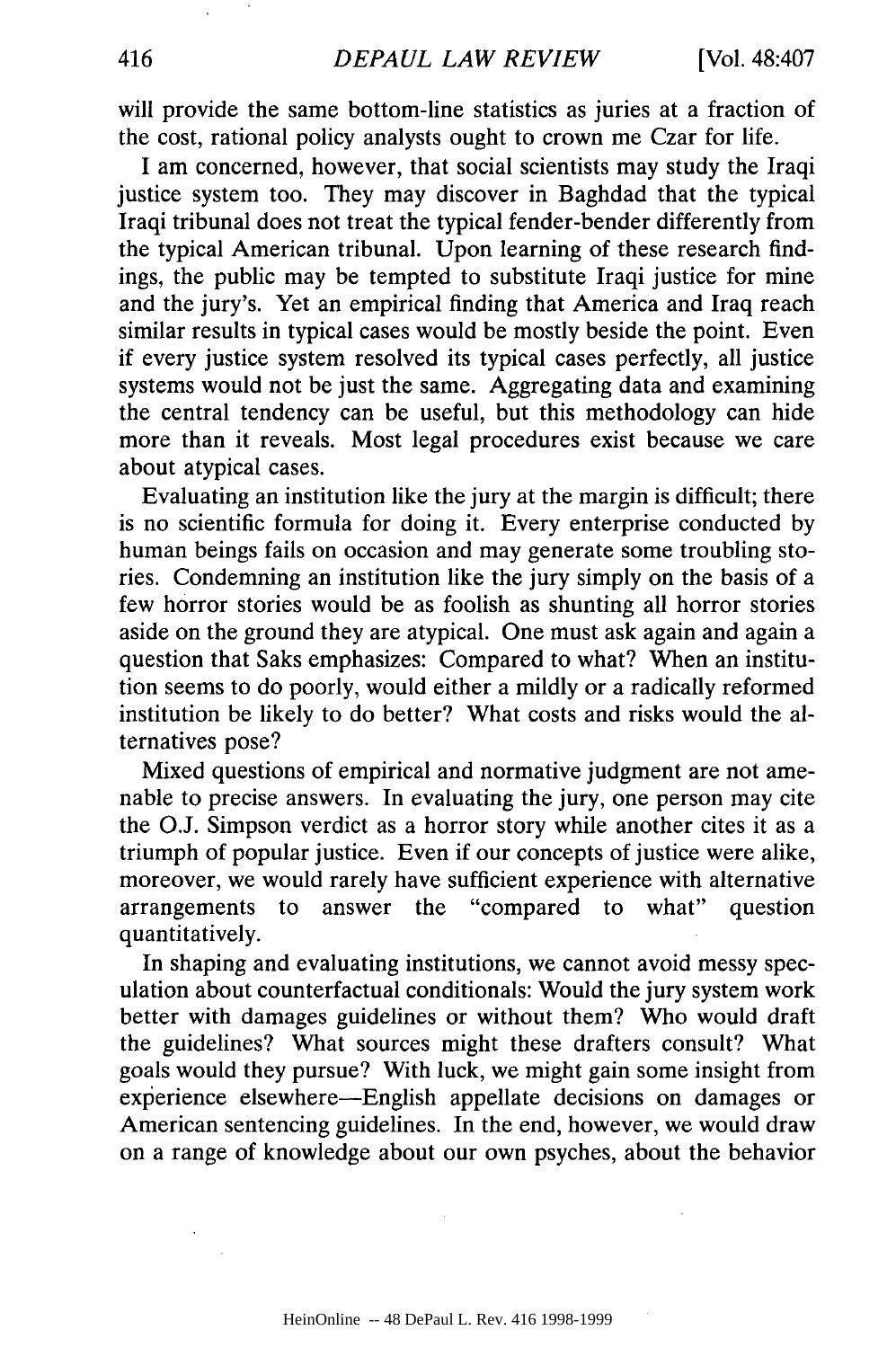of other human beings, and about the effects of differing institutional arrangements. We would make a holistic judgment.<sup>39</sup>

I suspect that the public understands the need to blend the normative and the empirical and to include in the mix anecdotes (especially those that may illuminate the inherent characteristics of an institution), personal evaluations of specific outcomes, and quantitative research. Most of the people who respond to opinion polls may not be above average, but they do seem smarter than some social scientists.